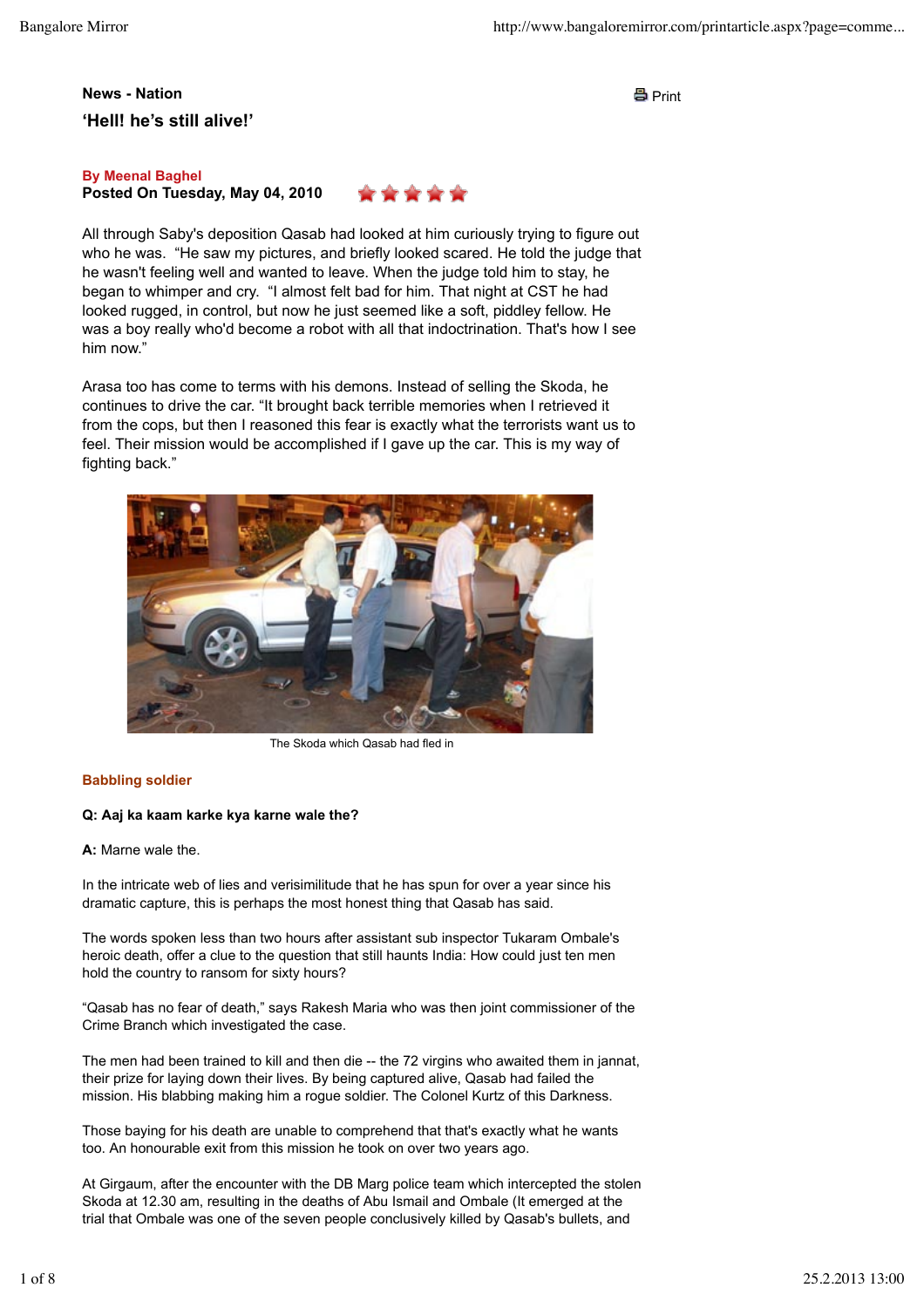for which he may well hang), the policemen fell upon Qasab, venting their fury as they kicked and beat him up.

It was API Sanjay Govilkar who, though nursing a deep abdominal wound, had the presence of mind to shout that the terrorist must be captured alive. "None of us knew at that point who these guys were. When I saw the grenades and an AK-47 strewn around on the road, the only thought that came to my mind was that if we can catch them alive we will know who they are."

But Qasab lay inert. With a bullet injury in his arm, the blood oozing out of the cuts on his head and face, there seemed no doubt he was dead. A Crime branch unit III team that had reached the spot took Ismail and Qasab's 'bodies' towards Nair hospital. In the van on the way, one of the officers saw his rib cage move. Using the choicest expletives, the officer screamed: 'M\*\*\*\*\*\*\*\*d, at least pretend properly. Saans chal rahi hai teri!'

And Qasab, in spite of himself, smiled ever so slightly before going back to playing dead.

At Nair, after he had been pronounced alert, awake, and indeed alive, he was interrogated.

Assistant Commissioner of Police Tanaji Ghadge of Girgaum division was sent in with express instructions to be gentle for his own security's sake and to try and elicit maximum information about his colleagues, because by now the enormity of the attacks on Oberoi and the Taj had become apparent.

A cable operator from the locality was called in to record the interrogation. This first ever questioning of Qasab by the state is a fascinating piece of theatric. He lies there on a hospital bed, part of his face injured, his bare torso covered by rough blanket, and his 'Japani' eyes screwed up even further. The Maharashtrian ACP on the other hand is a big beefy cop striving to hit an avuncular pitch. Often missing Qasab's Punjabi-intoned Urdu.

We learn Qasab hails from Deepalpur in Faridkot, Pakistan, that he's a class IV dropout and was introduced to one chacha from Lashkar-e-Taiyyaba by his own father. He pretends to be unaware of the presence of any other team mates apart from Ismail. His voice is whiney, weepy as he spins a tale of desperate poverty. For a man who has just got off wreaking a massacre, he is completely in control. At one point he tries to wing his way saying, 'Fala...fala fala....

#### **Nahi nahi,' Qasab vigorously shakes his head, his eyes still screwed up. 'Aisa ganda kaam nahi kiya.' It's an exquisite piece of sub-continental farce**

The ACP chides him. 'Fala..fala mat bolo. Theek se batao,' and Qasab launches into the LeT's assurances of jannat and izzat and neki and the seductive promise of shabab. 'Shabab!?' The ACP who has been making copious notes sits up. 'Tumne enjoy kiya?' 'Nahi nahi,' Qasab vigorously shakes his head, his eyes still screwed up. 'Aisa ganda kaam nahi kiya.' It's an exquisite piece of sub-continental farce.

# **Breaking him down**

Once it was ascertained that none of his injuries were life-threatening, Qasab was shifted from Nair hospital to the unit III office at NM Joshi Marg. The operations at Taj, Oberoi and Nariman House were showing no sign of a let up and the investigators still had no idea of how many men were holed up in the city or the kind of weaponry they had. Qasab, initially refused to cooperate but exhibited some fear of the unknown and an unfamiliar environment. "This helped us break him down," says police inspector Dinesh Kadam of Unit III. Working with his colleague PK Marde, he prised out details of the LeT conspiracy. Everything he said had to be corroborated by the police on the field. "All through he kept proclaiming his own innocence blaming everything on Ismail who he knew to be dead," says an officer not wishing to be identified. "He kept saying that he had been brought to Mumbai blind-folded and once they landed, asked to start shooting."



**I am very happy (about conviction of Qasab). But I regret the acquittal of**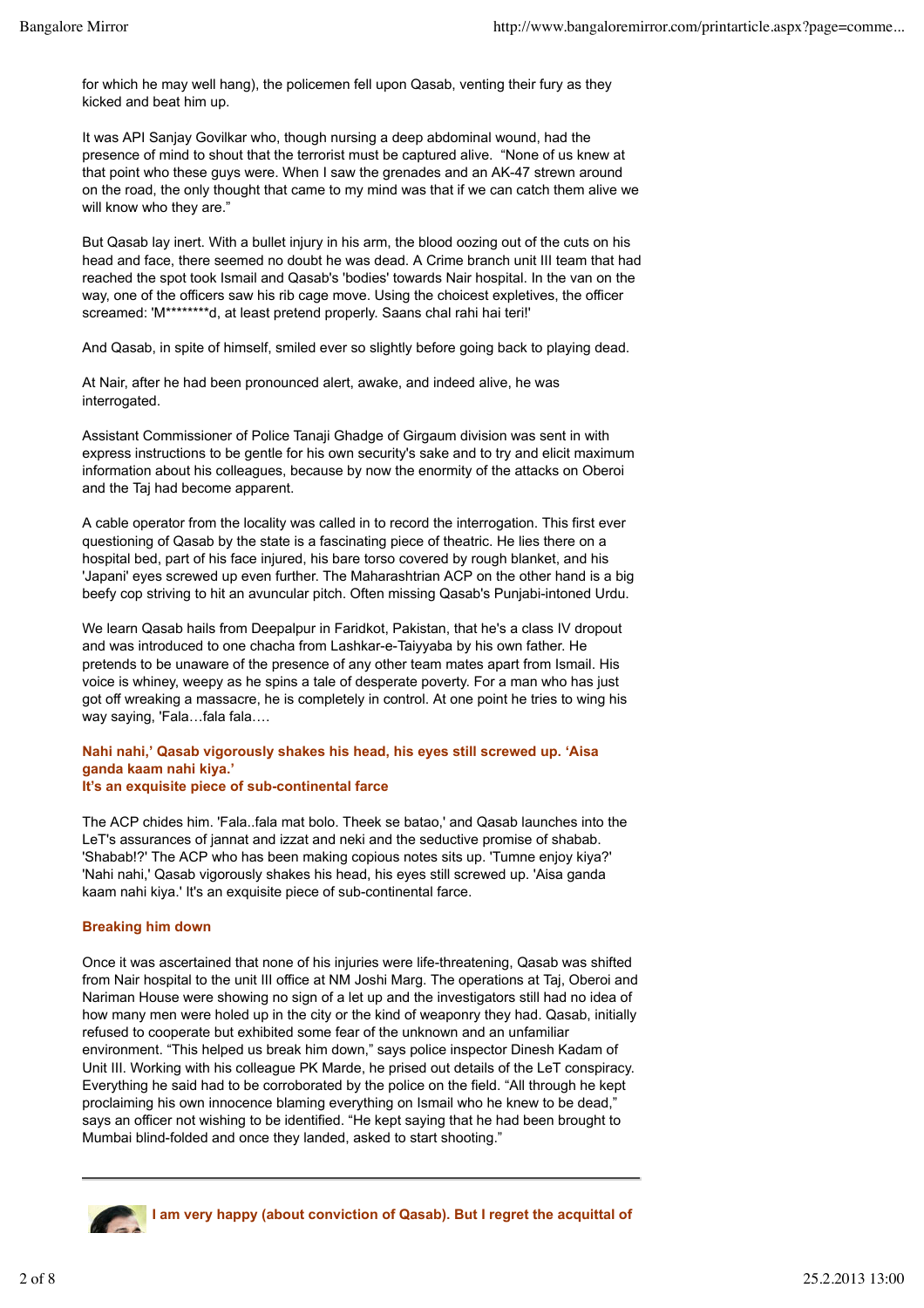

**two other accused Faheem Ansari and Sabauddin Ahmed - Ujjwal Nikam, special public prosecutor**

**There was a lot of public anger. We had lost some of the best officers. We had to protect Qasab from within the department as well - Rakesh Maria, deputy commissioner of police**



# **'First hang afzal'**

"Despite taking a bullet and having gone through so much just hours ago, his mind was constantly ticking. He would tell us only those things that was either useless detail or that he thought we already knew," says Additional CP (Crime Branch) Deven Bharti, who interrogated Qasab extensively after the Taj operation was over. "These are classic tricks from the Al Qaeda manual to dodge interrogation."

Neither did Qasab lose his chutzpah. "When I first met him, I casually told him, 'Tere ko to main latka ke chhodunga,' recalls an officer from unit I who later took over the interrogation. To which Qasab replied: 'Arey chhodo saab, Afzal Guru ko to latka nahi paaye aaj tak aap.' (Afzal Guru has been implicated in the case on the attack on the Indian Parliament in 2002).

Playing psychological games, police led him to believe that except for Ismail all his other associates had been caught alive and were talking. "Whenever we thought he was lying, we confronted him using intercepted information and say his captured associates had told us something different. This made him believe that we knew more than he thought and that there was no use lying any more," smiles Bharti who was right in the front at the trial court on Monday to hear Qasab's verdict.

Over the next four days their captive wasn't allowed to sleep a wink as police, working in shifts, kept up the relentless interrogation.

Slowly, the jigsaw pieces began falling in place. Qasab told the police about Kuber, the trawler which the ten terrorists had hijacked to come to Mumbai, his training in Muridke, Punjab, and the men behind the conspiracy. Ballistic reports were to later prove that Kuber owner Bharat Sinh Solanki was killed by bullets from Qasab's gun.

"With every passing day he became more comfortable sharing details. At times he would himself call us and say that he had just remembered some detail or someone's name and would like to share it."

But just when the cops thought they had cracked him, came the bomb. Literally so.

#### **He became more comfortable sharing details. At times he would himself call us and say that he had just remembered some detail.**

On December 3, the day millions were converging at the Gateway to show solidarity against terrorists, and then chief minister Vilasrao Deshmukh was scheduled to visit CST where Qasab and Ismail had killed 58 people, a Railway police force guard found a nauseating smell emanating from the parcel room at platform number 15. It was where all the unclaimed belongings of the deceased had been stored. While sorting out these bags police stumbled upon a shiny new rucksack, carrying eight kilos of RDX attached to a timer which had malfunctioned.

#### **Unequal music**

The destruction, had it gone off, was unimaginable.

Ram Bharose! Newspaper headlines screamed the next morning echoing people's anger against a rudderless government.

As furious cops lashed out at Qasab for fooling them thus, he maintained the 8 kg RDX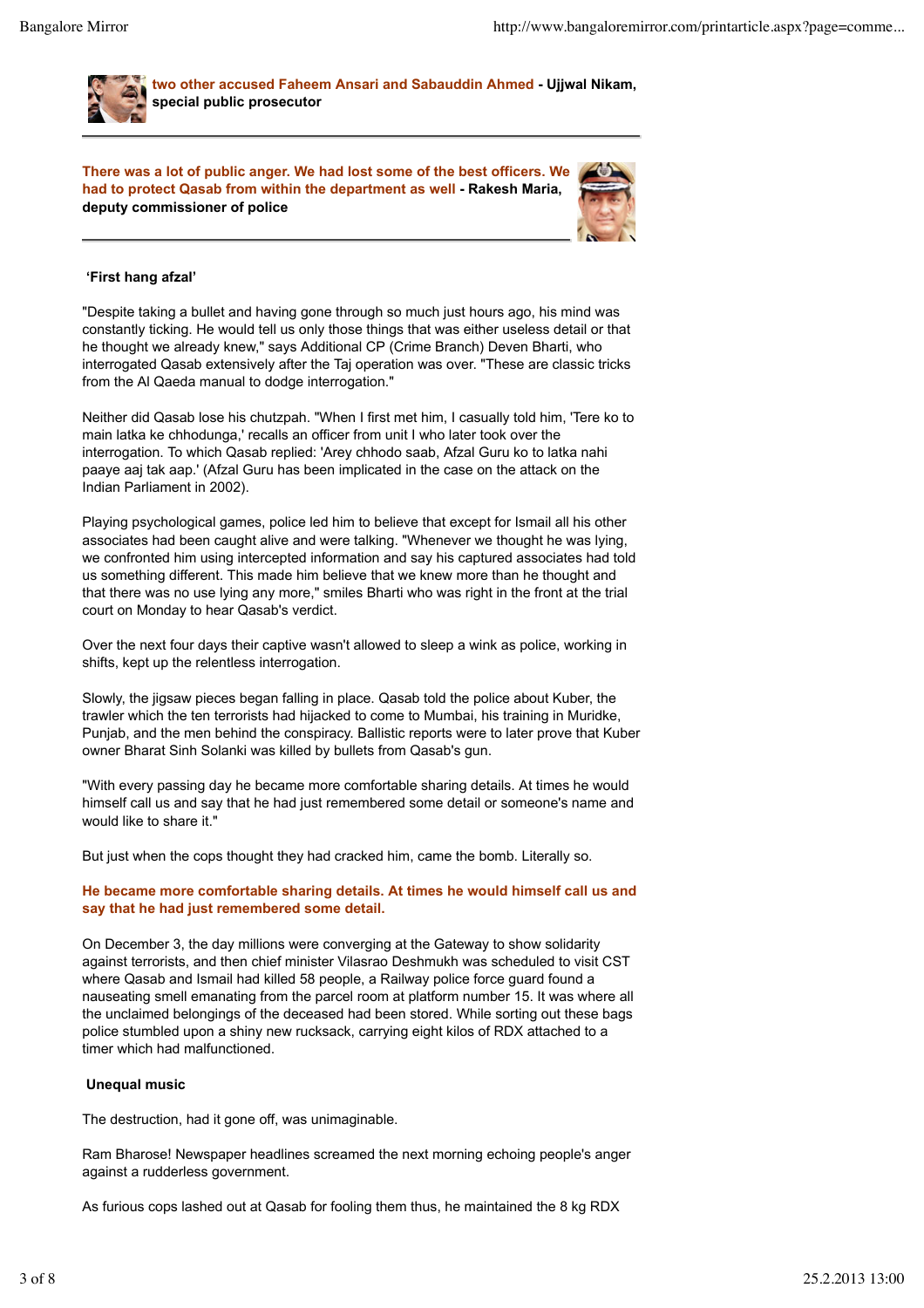had just slipped out of his mind.

#### **Learning to live**

Eventually both sides started thawing in the enforced proximity. Qasab spoke fondly about his family, particularly his sister Ruquaiya, his love for Bollywood films and at one time even about his brother who he said ran a 'kochgaadi.' One of the constables who did not understand the term asked him whether it meant that he drove a truck, and Qasab burst into peals of laughter. 'Nahi,' he responded wiping his tears of mirth, 'it means he pulls a donkey cart.' The bitter humour giving credence to his story of grinding poverty.

He also slyly picked up the names of the investigators even though they did not reveal it to him by listening in as they addressed each other. In the year since his incarceration he has also learnt Marathi, recently surprising one of his guards by asking him: 'Tumcha nav kai ahe?' Then watching his bemused expression he added cockily, 'Mala pan Marathi yete.'



Pic: Ashish Raje

As news of his capture and details of the conspiracy began to filter out, crime branch received information of a plot to kill Qasab using Dawood Ibrahim's network. "He was our single most credible evidence against Pakistan and we could not afford to lose him," says a senior crime branch officer. While Fort Knox-like installations were being made at Arthur Road jail, twenty armed and unarmed guards were pressed in to keep Qasab safe. Two unarmed guards lived with him in his cell 24 by 7. "The guards inside were kept unarmed as Qasab is a shrewd commando who could take advantage of any laxity and perhaps try to kill a policeman so that he could be shot dead himself," reveals a crime branch officer.

The two policemen living in his cell did not even allow Qasab to shut his toilet door. While his clothes came from fashion street and Crawford market, his food, during his stay in the lock-up from November 30 to February 17, was brought from a different restaurant every day.

"We couldn't have got food from the police canteen as our officers were angry and we feared someone could poison his food," says a senior officer. Once he was given a glass of fresh lime which disagreed with him. As the pain in his abdomen knotted, Qasab screwed up his face and began screaming, 'Arey sahab ye kya pila dia. Main mar jaunga.'

"He thought we'd administered him poison,' recalls a unit III officer.

At Arthur Road Jail where he was eventually housed, 250 men from the Public Works Department worked overtime to build a bullet and bomb-proof cell for Qasab, including a tunnel that would take him to and back from the specially set air-conditioned court where he's been tried. Yesterday, media persons were subjected to five security checks before being allowed entry into the room where a forlorn Qasab sat barefoot, his head lowered right through the two hours it took to read the judgment.

In jail he was given nothing save for a copy of the Quran and his 11,000-page chargesheet. He often asked for the newspaper but the trial court denied him access to that.

One month into solitary confinement, Qasab started displaying symptoms of schizophrenia-like behaviour. He would be quiet for most part of the day but start screaming in the middle of the night. His low blood pressure became a cause for concern for doctors as also his hernia and stomach.

For fear of someone poisoning him-for such was the animosity against him even among the prison staff-he was given only packaged drinking water. Soon cops noticed that the water bottle caps began disappearing from his cell.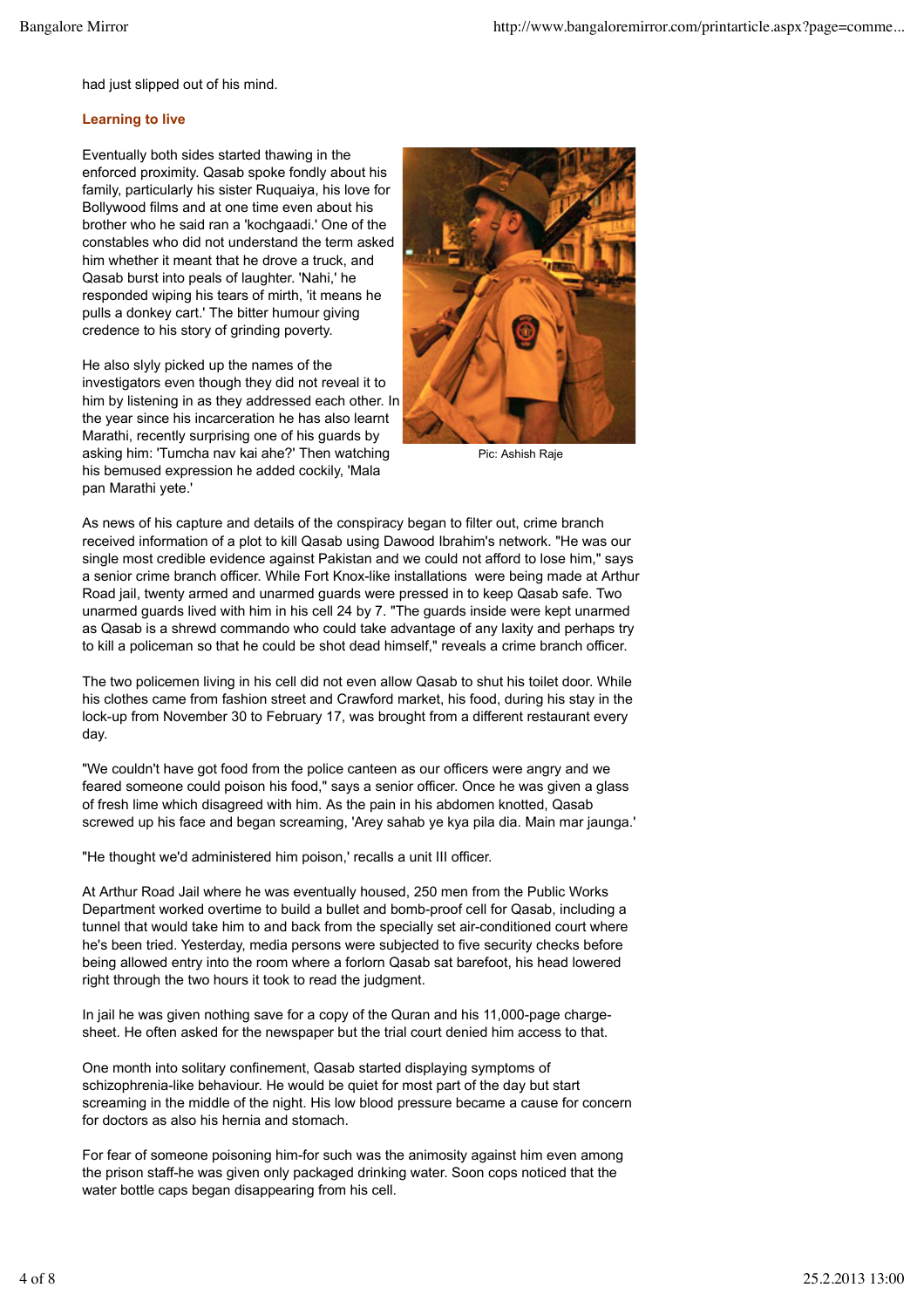One night, the guards saw him trying to harm himself with the serrated side of one of the caps. "He was perhaps trying to cut his veins. He'd often tell us, 'Mujhe ye zillat ki zindagi nahi jeeni hai ab'," reveals a doctor who examined him, and who spoke to us on the condition we would not give out his identity.

On the brink of madness, Qasab started clawing at the walls, he'd dig out the cement and eat that to harm himself. "He would cry out for any sort of human contact." Doctors put him on anti-depressants and his guards were instructed that while keeping a distance from him, they should engage him in casual conversation.

That's when he told one of the guards that he had been sold as a child by his father for Rs 20,000 so that he could work as a daily labour. It was this guard who also, when he learnt of Qasab's fondness for music, arranged for an under-trial from the adjacent barrack, who could carry a tune, to sing loudly so that Qasab could listen to music. "He particularly loved Mohammad Rafi and Lata Mangeshkar's songs," discloses the doctor.

His captors worked to keep Qasab healthy because Indian law demands that those being put to death have to be physically and mentally sound.

For the past one year, twenty four doctors working in rotation have been in charge of the health of one of India's most-valued prisoners.

A general physician, a surgeon and one resident medical officer go through a barrage of security checks to treat the terrorist. Every few days they are given special passwords like Ashta-Vinayak, Panvel and Taloja and such like.

"When I first met him, Qasab was reluctant to be treated, he'd say, 'I'm perfectly fine. These people have tricked me and that's why I'm here'," says one of the doctors who treated him for over a month. I was not permitted to ask him to elaborate but gradually, as I started thinking of him as my patient and not as someone who had killed many, we developed a rapport."

At the time of writing this, he has been pronounced physically and mentally fit. With his depression, stomach ulcers, hernia and acidity behind him, Qasab is ready for death.

"Take my word," assures one of the guards who has spent over six months with Qasab in his cell, "given half a chance of accessing a weapon, even today Qasab would kill everybody in sight, and attempt an escape. He is not at suicidal, he is a killing machine. The only way he would not mind dying is while killing others."

"Days after his arrest, when grueling interrogation tired, he tried to gain sympathy by limping badly, pretending that he was unable to stand properly.

One night, as I slept close to him in his lock-up as part of his protection plan, Qasab quietly woke up, glanced at me and tip-toed his way to the loo to take a leak. I wasn't exactly asleep, so I watched him and to my complete surprise he walked perfectly alright to the bathroom and returned to his bed not a trace of the limp.

The next morning, I told one of the officers who then told him, 'Chalo Qasab, ab chal ke dikhaao'. He immediately realised he'd been caught. Without uttering a word, he walked around the room with a faint smile on his still-disheveled face."

#### **A guard learnt of Qasab's fondness for music and arranged an under-trial from the adjacent barrack, who could carry a tune, to sing loudly so that Qasab could listen to music**

Another guard who was present during Qasab's interrogation a day after his spectacular arrest and also assigned to sleep by his side in the lock-up, says, "He'd sleep like a baby, most often waking up in the morning to the sound of the azaan (prayer call).'' When the interrogation would get too much for him, Qasab would snap in a flash of ill temper, 'Aur kitne sawaal poochhoge? Ussey achcha hai ki maar daalo naa mujhe…' Knowing well that his captors would not eliminate him.

#### **King of the court**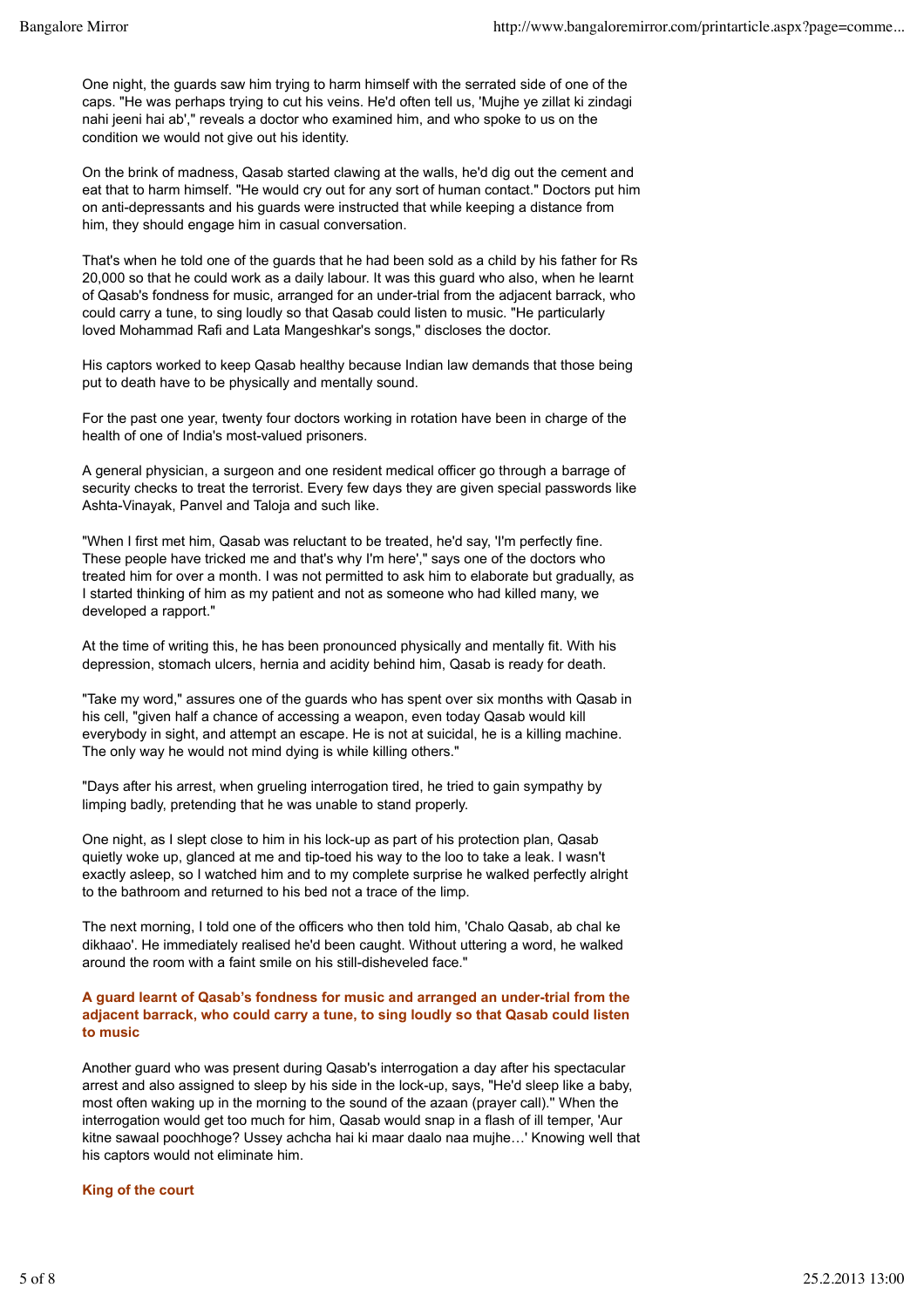The flares from the Taj were still billowing; the nightly gunshots startling him at his hotel suite located ten minutes away, when Special Public Prosecutor Ujjwal Nikam first met Ajmal Qasab.

**He (Fahim) had been falsely implicated. We had to undergo a lot of pain and suffering. We feel relieved today - Yasmin Ansari, accused Fahim Ansari's wife**





**The Indian court acquitted both Fahim and Sabahuddin. This means the main charge against Zakiur Rehman Lakhvi is no more - Khwaja Sultan, lawyer defending seven Pakistanis**

# **Tamasha...**

Qasab was brought before the Esplanade metropolitan magistrate to record his statement, his face veiled. "As he took to the dock, his veil was taken off. I took a good long look at his face, and found him looking remarkably composed. The only thing he said was that he had no complaints when the magistrate asked him if he had any."

A showman in the OTT tamasha tradition of the state, Nikam is undisputedly one of the most formidable lawyers in Maharashtra, boasting of an enviable record of convictions. Over the next 193 days, until Qasab's Monday conviction, the two men were to forge a strange relationship.

While Qasab's then defence lawyer Abbas Kazmi struggled to win his client's confidence, the 22-year-old had already observed Nikam's power in court; or, what an adversary wryly describes as, "his magnificent projection of the weight of the state on his shoulders." Qasab cannily tried to woo the special PP. On more than one occasion he told judge Tahiliyani, "Nikam saab yahan ke badshah hai…"

"Once, the courtroom was unusually quiet as the judge was perusing some documents and Qasab kept making eye contact with me, so I gestured to him asking what the matter was. Pointing at the judge, he grimaced and gesticulated why the judge's mood was off."

# **A showman in the OTT tamasha tradition, Nikam is undisputedly one of the most formidable lawyers in Maharashtra. Over the next 193 days, until Qasab's Monday conviction, the two men were to forge a strange relationship**

Nikam says while everyone was jubiliant on the day of Qasab's confession on July 20, he'd seen through the ruse weeks ago. "I never took him seriously because I knew he was only testing the waters by dropping such an idea. I am glad I judged him correctly. Everybody cheered about Qasab 'confessing' in court, but it was just a sham. He assumed secondary responsibility in the carnage by denying his role in everything except the CST attack and fixed the entire blame on his dead accomplice Abu Ismail. Unfortunately for Qasab, we requested the court to proceed with the trial, keeping his guilt plea aside."

#### **After the attack I felt I should have actually had a gun in my hand in place of a mike - Vishnu Zende, CST announcer who saved many lives**



#### **For and against**

When he realized he was not cutting any ice, Qasab began making stupefying claims of having been nabbed from Juhu beach and of coming to Mumbai to become an actor. "Like others, I too couldn't help but laugh at his outrageous histrionics. He just lost his cool and stepped out of the box and went to his dock and continued his statement.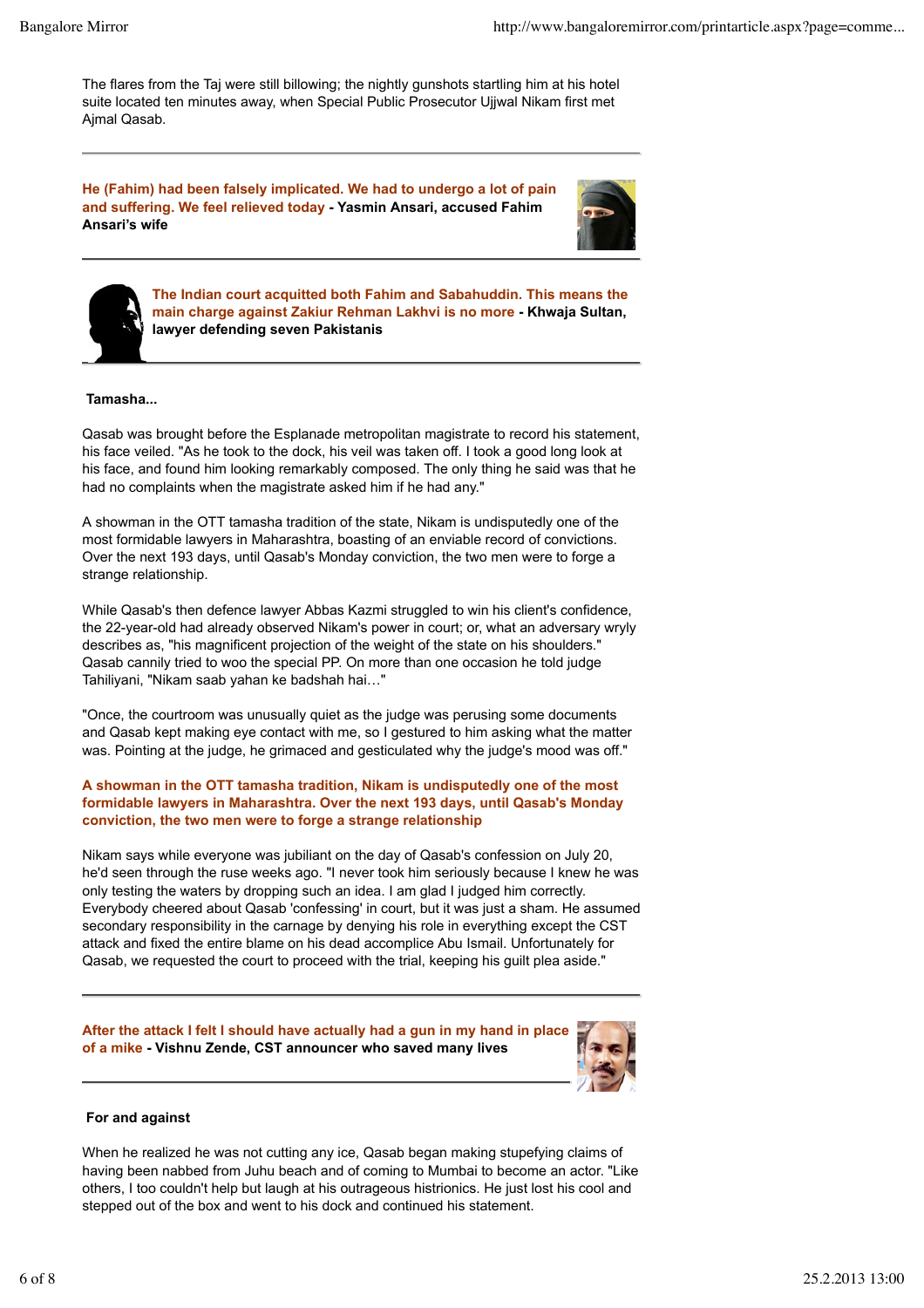At the end of it, he removed cotton plugs from his ears. When the judge asked him why he was using them, he said, "Jab main kuch bolta hoon, tab Nikam sahab mujhe bahut pareshaan karte hain. Isliye maine iska istamaal kiya."

On Monday, as the guilty verdict was pronounced there was no sign of the puckish humour. A wan-faced Qasab sat in his place, not looking up even once, while goggled-eyed Nikam (he'd checked with a female reporter what kind of sun glasses would look good on TV), triumphantly waved the charge-sheet with a garish cover that carried Saby's photo of Qasab at CST and the headline, 'Yes, you are guilty!'

While Kazmi made the cardinal error of sulking, Nikam flirted with Qasab, playing him beautifully. "I once gesticulated at him, showing my little finger. 'That means katti,' I told him. That I wouldn't speak to him," recalls Nikam. "So what's the sign for friendship?' Qasab asked curiously. "I showed him two conjoined fingers to signal batti. Next morning he came to court and after some time raised two fingers in peace. I told him I could never be friends with a man like him."



Defence lawyer Abbas Kazmi is bitter after his removal from the trial

Special Public Prosecutor Ujjwal Nikam after the verdict on Monday

While they played katti-batti thus, Abbas Kazmi despaired at his client's recalcitrance. "He was almost childish at times, in the way he would start engaging with people in the courtroom, and how he would wave at them, or start smiling and laughing with them. It reached a point when I had to reprimand him, and ask him to maintain decorum."

To anyone who stops to talk to him, Kazmi's narrative is of a crusader wronged by the system. Over the last one year, Kazmi has been trying to strike a very fine balance. As a Muslim who represented Ajmal Qasab and was then sacked in an unprecedented move by the same court that had appointed him, Kazmi has had to endure his share of discourteous platitudes. "They called me terrorist lawyer. They said I was Abu Abbas, in the spirit of terrorists Abu Hamza and Abu Kafa. They said I would be awarded the Nishan-e-Pakistan. And all this happened in court," he complains, his voice rising every third syllable.

"Forget non-Muslims, even people from my community wanted to ostracise me because they felt the need to show they were 'clean'. My membership in the Islam Gymkhana was revoked. They said that I had gone on Qasab's side, which was wrong, but I was his lawyer so wasn't it my job to defend him? Everyone wanted me to be a mute spectator in the trial, but I couldn't have done that."

#### **Just look at this case," Kazmi says with a friendly nod as he asks Khalid to sit down. "One lawyer was removed using legal means, and the other was removed illegally"**

"Qasab and I could never have much of a rapport," he says bitterly. "I was not allowed to talk to him alone. He would be in the courtroom, in the box, and I would go up to him and speak to him in the presence of the security guards who could hear everything. Even the